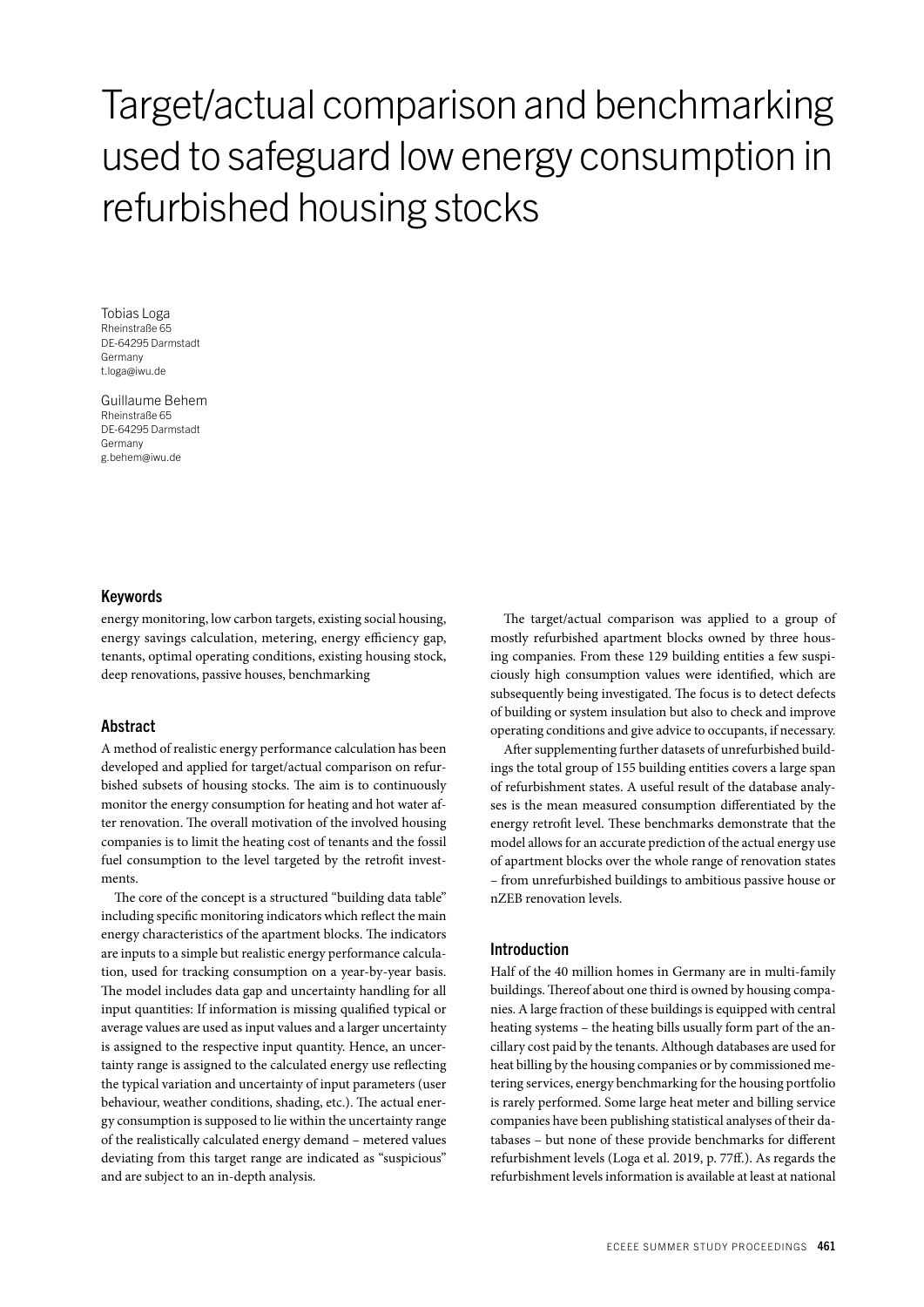level: Two energy-related housing surveys were performed in 2009 and 2016 for the residential building stock (owner query based on a random sample) which provide insight about the achieved level of energy upgrade and the annual upgrade rates, differentiated by single- and multi-family buildings and by age bands (Diefenbach et al. 2010) (Cischinsky/Diefenbach 2018).

Many housing companies put a lot of effort into energy refurbishment activities, driven by the challenges of the climate crisis. However, most of them do not systematically track the applied measures and the energy savings. Although energy performance certificates (EPCs) are usually available due to legal requirements, the input data are only used to produce the EPC and are rarely saved and maintained in a database. Several software solutions for EPCs are on the market – but none of them can store input and output data in a database. Therefore, a statistical evaluation of insulation states, window types, heating system types for a housing portfolio is not easy. The concept presented in the following provides a solution that housing companies could use to track their actual refurbishment process, to predict the energy consumption after refurbishments and to safeguard the achievable savings by detecting defects, improving operating conditions and giving advice to tenants.

# Concept

The concept is to expand the existing process of heat billing to provide annual target/actual comparison and benchmarking. The core element is a specific "monitoring database" that includes information on the energy performance of the building envelope and heat supply system, the expected energy consumption and the actual energy consumption. For a recently refurbished building, the envisaged process (as in Figure 1) is to:

- 1. Plan and supervise the energy refurbishment (as to date).
- 2. Store the insulation and energy performance data in the monitoring database (new).
- 3. Calculate the expected range of energy consumption (new).
- 4. Collect the meter readings and prepare the heating bills as part of ancillary cost management (as to date).
- 5. Distribute the heating bills and claims for refund to tenants (as to date).
- 6. Assign metering information for the current year to the building entities in the monitoring database (new).
- 7. Compare target/actual performance and check if the consumption meets or exceeds/undercuts the expectation range (new).
- 8. In case of noticeable high consumption: Examine building insulation, operating conditions and user behaviour (e.g. window opening in winter). Employ improvement measures or give advice to tenants, if possible. In case of noticeable low consumption: Check for data faults, especially formerly applied insulation not yet registered. (new)

The process can be started by considering only recently refurbished buildings and should be extended to ultimately cover the entire building portfolio.

The expected immediate benefit of the concept is that a low energy consumption would be safeguarded in the refurbished houses. Long-term advantages can be achieved by a statistical analysis of the target/actual values of all buildings. The resulting energy benchmarks are supposed to enable a realistic prognosis of the actually attainable energy consumption level for different types of refurbishment measures. In the long run, the concept can provide a powerful basis for energy management and strategic development of housing portfolios.

#### Method

#### GATHERING AND INPUTTING ENERGY PROFILE INDICATORS

Core to the concept is a specific set of query variables, the "energy profile indicators". These include information about the physical characteristics of a building which have the biggest impact on its energy performance. These data can in principle be collected by on-site inspections or by asking building owners. They are (see Figure 2):

- Data on size and layout: living space, number of full storeys, whether attic and basements are heated, number of attached buildings, number of apartments, date of data acquisition, …
- The thermal quality of the building envelope: year of construction, type of construction, insulation thickness and insulated fraction of envelope elements (roof, wall, floor), year of insulation, type of windows, …
- The characteristics of the heat supply system: available types of heat generation, storage, distribution for heating and hot water; use of renewable energies, year of installation/ renewal, …

The set of energy profile indicators is designed to meet two applications: to roughly calculate the expected energy use of single buildings (Loga et al. 2005) – and to determine statistical information about the state and the annual rate of refurbishment of the building stock by means of a survey (Cischinsky/ Diefenbach 2018). The role of these indicators in national and local building stock monitoring is outlined in (Loga et al. 2019, p. 355).

#### REALITY-BASED PHYSICAL MODEL INCLUDING UNCERTAINTIES

The energy profile indicators, displayed in Figure 2, are used as input variables for the energy performance calculation model by:

- Estimating the thermal envelope area on the basis of the indicators on building size and layout (Loga et al. 2005)/(Loga et al. 2015).;
- Estimating U-values<sup>1</sup> on the basis of the building's construction period and the insulation level (see description below);
- Assigning precalculated efficiency values for heat generators, storage and distribution systems on the basis of the system configuration (availability and type of components) (Loga et al. 2015).

<sup>1.</sup> Measure of heat loss for a given part of the thermal envelope.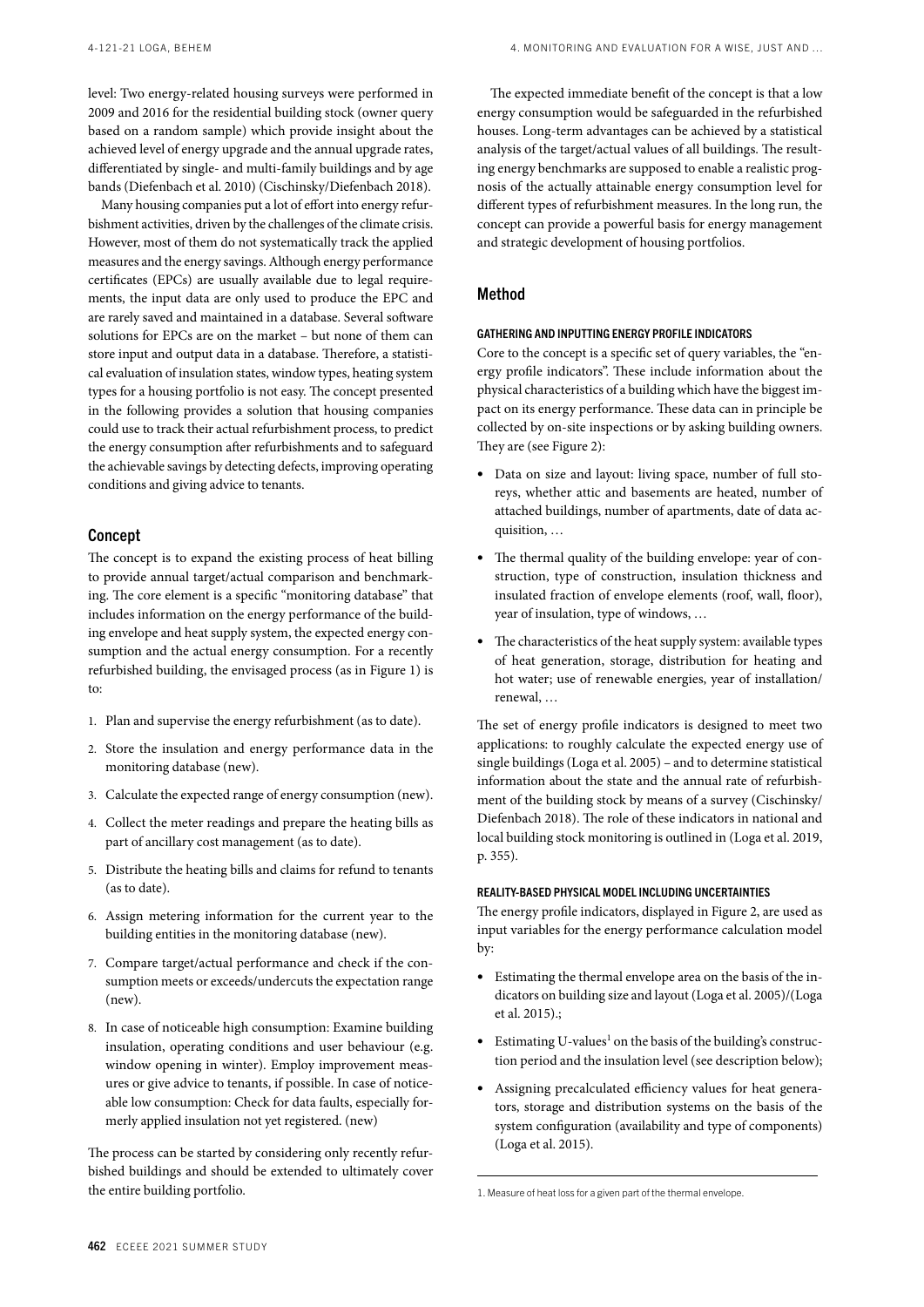

*Figure 1. Scheme of the envisaged target/actual comparison and benchmarking in the building stock of housing companies.*



*Figure 2. "Energy Profile Monitoring Indicators" – two forms used to enter basic data representing the energy performance state of buildings; zoom in on the building fabric aspects.*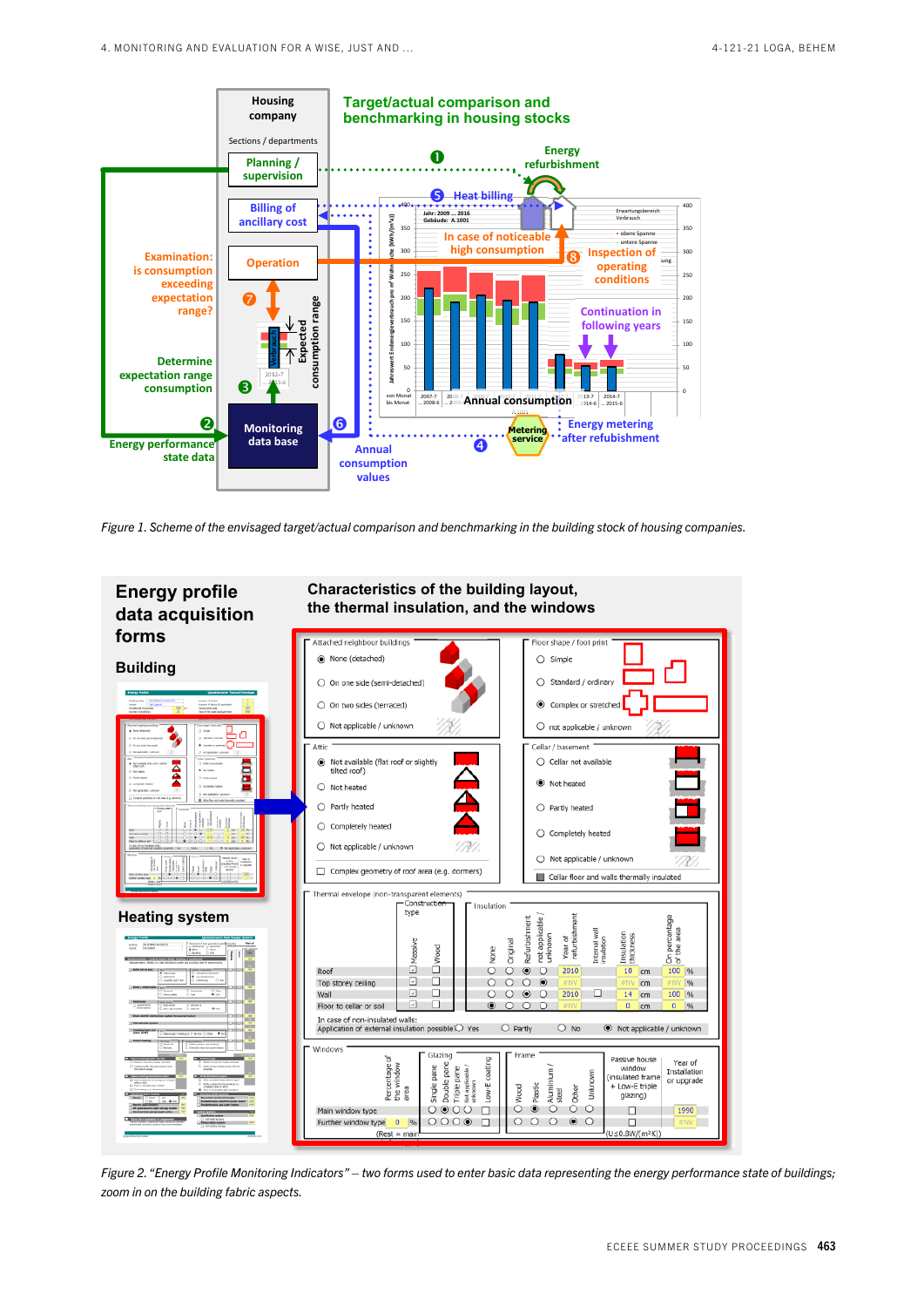

*Figure 3. Energy performance calculation including quantified uncertainties (simplified model).*

The physical model also includes realistic boundary conditions (calculation values and assigned uncertainties) as follows:

- Utilisation data were derived from measurements in model projects (Loga et al. 2019, p. 285ff.) supplemented by estimates where reliable measurements were not available.<sup>2</sup>
- Climate data used in the calculation are selected by postcode of the building address. This is built on a database created from climate data of the German Weather Service (DWD) with monthly values of the external air temperature for over 800 weather stations and monthly values of solar radiation (different orientations) for 3,000 measuring points in Germany. The method used to create the data tables can be found in (Loga et al. 2020b).

The approach for combining physical and statistical data is illustrated in Figure 3. The inputs are a set of "calculation values" and uncertainties. The calculation values are used by the physical model to estimate the energy use. The assigned input uncertainty values serve to determine the expected range of energy use. Gaussian error propagation law (square root of the added-up squares of the uncertainties caused by each single variable) is used. Since most of the probability density distributions of input variables are assumed to be symmetrical and the energy balance procedure is mainly linear the systematic deviations produced by this simplification are assumed to be small – but this still has to be verified (e.g. by applying a Monte Carlo simulation). The energy performance calculation is based on the TABULA method<sup>3</sup> (Loga/Diefenbach 2013). The details of the simple combined physics-probability-model are described in (Loga et al. 2021).4

# CORE CHALLENGE: INSULATION STATE OF BUILDING STOCKS (MODEL  $+$ EXAMPLES FOR DIFFERENT SITUATIONS)

The insulation state of the building envelope is the most relevant factor for the energy consumption of existing buildings – and it is the primary starting point for energy retrofits. However, there are major challenges to assessing the existing state of a building and estimating the possible energy savings. These include:

- Rarely the materials used to build a house are reported from the past. Often, they also are not accessible to visual inspection.
- Even if information about the kinds of materials is available their actual thermal conductivity can only be guessed at. Testing of materials in a laboratory is far too expensive.
- The thermal transmittance of poorly insulated components is strongly dependent on included cavities/air layers, wooden beams and boards, but also on the external and internal heat transfer coefficients (bordering sheds, façade greenery, thick bushes, close buildings etc. at the outside; shelves, wardrobes, curtains, etc. on the inside). In practice there is a large range of variation of these effects which are very difficult to determine.

All difficulties only apply to non-refurbished elements. When thermal insulation is applied the effects mentioned above are reduced – for large insulation thicknesses they practically disappear. Then the dominant influence on the amount and the uncertainty of the heat transmission losses is the thickness and the thermal conductivity of the insulation.

Facing this situation, it seems to be hopeless trying to determine accurate U-values for existing buildings and thus to accurately predict their energy use. However, the combination of the uncertainty approach and the reality-based physical model makes the energy performance calculation possible (and reliable). The proposed assessment procedure is based on the following concept (for details see (Loga et al. 2021)):

- Original U-value: The variety of constructions as-built was analysed in the framework of (Renhof 2018) by use of regional building typologies (information material with showcase examples, usually developed by regional energy consultants). Average values and standard deviations were generated for all German building age bands (variable U\_Original [W/  $(m<sup>2</sup>K)$ ).
- Additional thermal resistance: In the case of a later insulation upgrade, additional thermal resistance is calculated based on the insulation thickness (d\_Insulation [cm]) and its thermal

<sup>2.</sup> The main deviation to official German EPC calculations is the higher internal temperature in the heating season for well insulated buildings. The mean indoor temperature measured in several model projects was 22 °C. However, the German EPC procedure is using 19 °C (old standard DIN V 4108-6) or 20 °C (new standard DIN V 18599) for all buildings.

<sup>3.</sup> A stationary seasonal energy balance calculation, resulting in the energy need for heating and the energy use by energy carrier for heating and DHW, developed in the framework of the Intelligent Energy Europe projects TABULA and EPISCOPE (www.episcope.eu).The calculation procedure is showcased by the TABULA Web-Tool: www.webtool.building-typology.eu.

<sup>4.</sup> An Excel workbook "EnergyProfile.xlsm" has been developed and applied for the calculations presented here – it will later be available at: www.iwu.de/forschung/ energie/2017/mobasy/.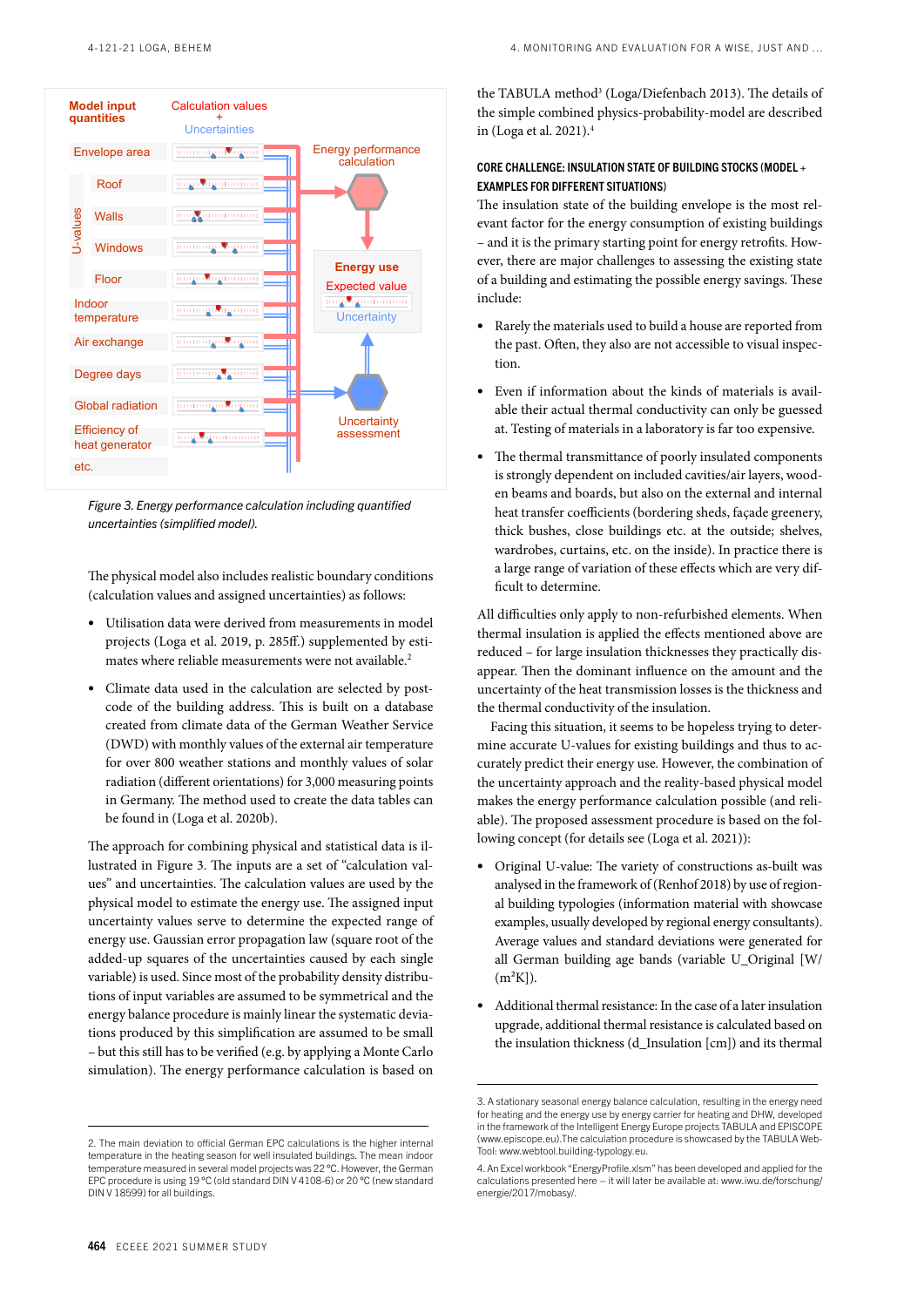conductivity (Lambda\_Insulation [W/(m·K)]). The additional thermal resistance only applies to the fraction of the surface area covered by the insulation (f\_Insulation). The uncertainty of these input values depends on the data source type (files of building owner, on-site inspection, refurbishment planning, planning including quality assurance).

- The resulting U-value is calculated as follows: U\_Effective =  $(1-f$  Insulation)\*U\_Original+f\_Insulation \*(1/(1/U\_Original+0,01\*d\_Insulation/Lambda\_Insulation))
- If information is lacking for one or more of these variables, default values are used that represent the average of the German residential building stock. Here the information from the two random sample surveys of the German housing stock was used (Diefenbach et al. 2009) (Cischinsky/Diefenbach 2018). The use of average or typical values as a substitute for missing entries always leads to an increase in the uncertainty of this input data. As a consequence, the expected range of energy consumption increases.

In Figure 4<sup>5</sup> the simplified estimation of the U-value and of its uncertainty is demonstrated for several scenarios of a construction element (top ceiling) of several example buildings:

- The first three examples show the situation when the construction is as-built (no insulation upgrade) for three different years of construction (1960, 1980, 2000). According to the table of default U-values derived from typology analyses (see above), the typical U-values 1.10, 0.60, and 0.25 are selected and used in the energy performance calculation – the respective relative uncertainties are ±30 % for the two older buildings (reflecting the large variety and small undetectable changes from former times) and ±20 % (reflecting the variations allowed by the building code from 2000).
- Examples 4 and 5 show the effect of insulation upgrades of different insulation thicknesses (4 and 16 cm, data source: records of the building owner).
- Examples 6 and 7 illustrate the effect of the information source. The input values (completely insulated, insulation thickness 16 cm) and the resulting U-values are the same as those of example 5 – however, the uncertainties are different. The effective U-value 0.182  $W/(m^2K)$  has an uncertainty of ±0.031 when the data is from the building owner's records (example 5), ±0.020 when based on design data (example 6) and ±0.013 for design data with quality assurance (example 7).
- Examples 8 and 9 show the difference between 30 cm insulation on 50 % and on 100 % of the construction surface area (data from ex-post evaluation). Not only does the resulting U-value differ by nearly a factor of six, the relative uncertainty differs strongly: The uncertainty is ±40 % for the partly insulated and only ±15 % for the completely insulated area. This demonstrates that for large insulation thicknesses an important uncertainty source is the fraction of the area covered by insulation.
- Example 10 is a case where information on adding insulation on the ceiling has not been recorded in the company (this seems to be quite common in Germany, in contrast to external wall insulation implemented usually during major refurbishments that were and are registered, see example in (Loga et al. 2020a)). In this case the average state of buildings of this age band is applied for insulation thickness and fraction (see above) and the uncertainties for both quantities are set to the maximum. The resulting U-value of 0.58  $W/(m^2K)$  is nearly the same as for the insulation upgrade with 4 cm on 100 % of the area (example 4) but the uncertainty is about  $\pm 60$  % compared to  $\pm 20$  % for the case when information is available.
- The last two examples, 11 and 12, show the situation when information about the year of an upgrade was recorded but information about insulation thickness and fraction is not available. In this case the average insulation thickness applied in the building stock during this period and its variation range is used: For the upgrade reported from 1990 the value of 9 cm  $\pm$ 3.6 cm is assigned, for the upgrade reported from 2017 the value of 15 cm  $\pm$ 5.0 cm is assigned. The default values used for thickness and fraction were derived from the residential building survey 2016 (Cischinsky/Diefenbach 2018), see explanation above.

# Implementation

#### HOUSING STOCK SAMPLE: METERED VS. CALCULATED CONSUMPTION

The reality-based physical model was used to implement the target/actual comparison and benchmarking concept (Figure 1) for samples of apartment buildings in collaboration with three housing companies. The housing companies identified subsets of their building stocks which were upgraded in the last ten years and for which metered consumption is available for at least two years (see Table 1). Apart from these building groups A, B, and C (129 building entities) a further group of unrefurbished buildings D was added (26 building entities) to expand the range of consumption benchmarks. Mostly the building entities are representing apartment blocks, in some cases several blocks are included.

For each building entity the energy profile indicators were used to calculate the expected energy demand of the building and the uncertainty of this value. The metered consumption was compared with the values from the model. Depending on the inclusion of domestic hot water (DHW) the comparison scope is either  $\langle H+W \rangle$  (heating plus DHW) or  $\langle H \rangle$  (only heating). Figure 5 shows on the left a bar chart with the calculated and metered consumption and the relation between them. The consumption values with the highest values of metered compared to modelled are at the bottom of the chart, those with the lowest at the top. The top and bottom of the bar chart is enlarged on the right. The criterion used for sorting the datasets is the "relative exceedance of the expectation range" (negative and positive bars). A relative exceedance of +1.0 would result from a situation where the metered consumption is equal to the calculated energy use plus uncertainty, a relative exceedance of -1.0 would mean that the metered consumption is equal to the calculated energy use minus uncertainty.

<sup>5.</sup> Download Excel workbook including these calculations: https://www.iwu.de/ fileadmin/tools/uvalest-calcpad/UValEst-CalcPad.xlsx.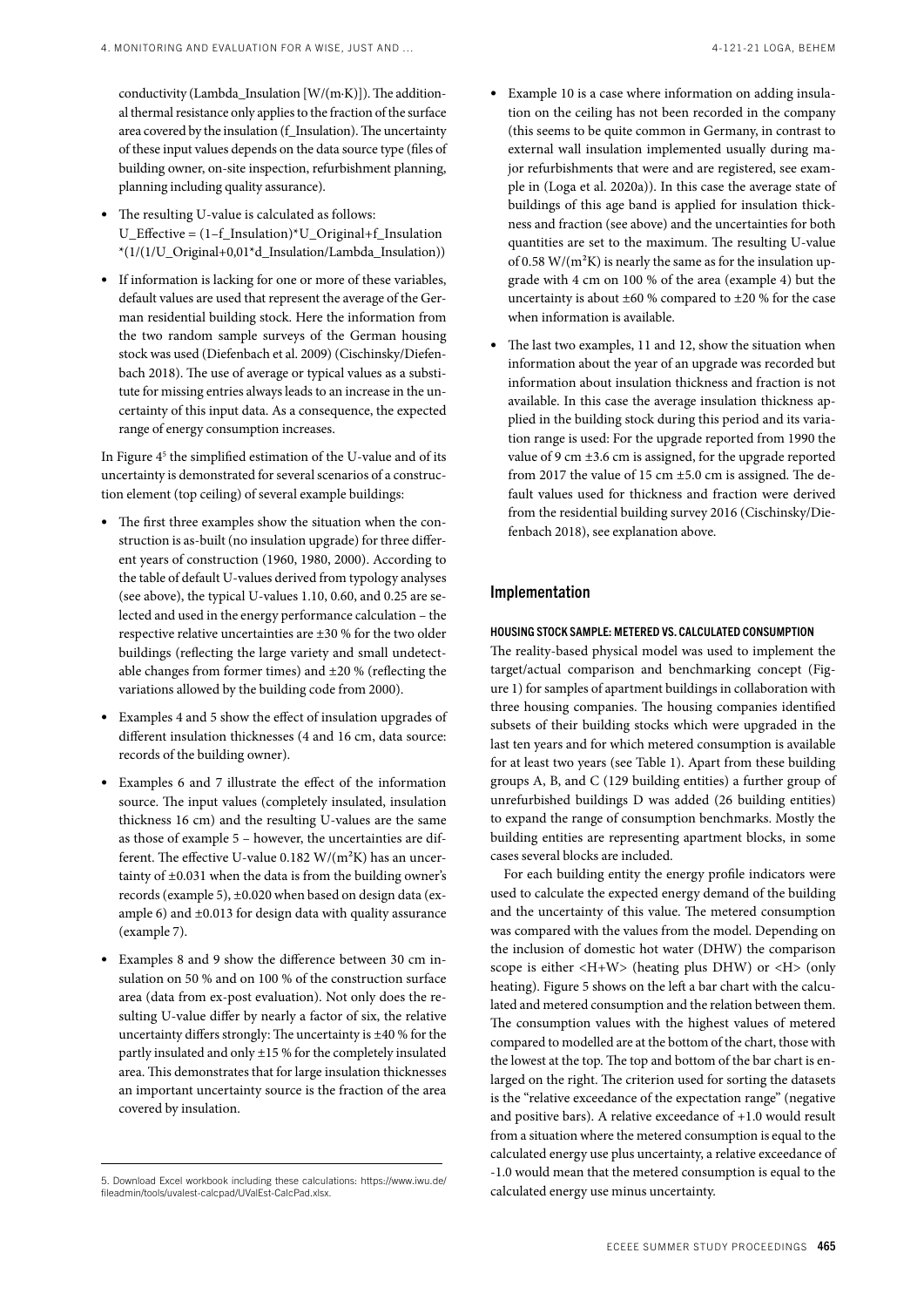|                |                                                                                                                                     | Original<br>U-value                             |                   | Insulated<br>fraction |                                  | Insulation<br>thickness        |                             | Thermal<br>conductivity of<br>insulation | Resulting<br>U-value |                      |
|----------------|-------------------------------------------------------------------------------------------------------------------------------------|-------------------------------------------------|-------------------|-----------------------|----------------------------------|--------------------------------|-----------------------------|------------------------------------------|----------------------|----------------------|
|                |                                                                                                                                     | U Original<br>f Insulation<br>$[W/[m^2K)]$<br>П |                   | d Insulation<br>[cm]  |                                  | Lambda_Insulation<br>[W/[m:K)] | U Effective<br>$[W/[m^2K)]$ |                                          |                      |                      |
|                |                                                                                                                                     | $0.5$ 1.0 1.5<br>0.0                            | 0.0               | 0.5                   | 1.0                              |                                | 0 10 20 30 40 0.00          | 0.05                                     | 0,5<br>0.0           | .0<br>1.5            |
| 1              | Building from 1960, original   no insulation upgrade                                                                                |                                                 | 1,10<br>$+/-0,33$ |                       | 0,00<br>$+/-0.00$                |                                | 10<br>$+/-0.0$              | 0,000<br>$+/-0,000$                      |                      | 1,100<br>$+/-0,330$  |
| $\overline{2}$ | Building from 1980, original   no insulation upgrade                                                                                |                                                 | 0.60<br>$+/-0,18$ |                       | 0.00<br>$+/-0.00$                |                                | 0<br>$+/-0.0$               | 0.000<br>$+/-0,000$                      |                      | 0,600<br>$+/-0,180$  |
| 3              | Building from 2000, original   no insulation upgrade                                                                                | н                                               | 0,25<br>$+/-0.05$ |                       | 0,00<br>$+/-0.00$                |                                | 0<br>$+/-0.0$               | 0,000<br>$+/-0,000$                      |                      | 0,250<br>$+/-0,050$  |
| 4              | Building from 1960, insulation upgrade: $d = 4$ cm   $f = 1.00$  <br>Lambda = $0.045$   data from records                           |                                                 | 1,10<br>$+/-0,33$ |                       | 00,<br>$+/-0,00$                 |                                | 4<br>$+/-1.0$               | 0,045<br>$+/-0,007$                      |                      | 0,556<br>$+/-0,116$  |
| 5              | Building from 1960, insulation upgrade: $d = 16$ cm   $f = 1.00$  <br>Lambda = $0.035$   data from records                          |                                                 | 1,10<br>$+/-0,33$ |                       | 00, ا<br>$+/-0.00$               | н                              | 16<br>$+1 - 2.0$            | 0,035<br>н<br>$+/-0,005$                 |                      | 0,182<br>$+/-0,031$  |
| 6              | Building from 1960, insulation upgrade: $d = 16$ cm   $f = 1.00$  <br>Lambda = 0.035   design data                                  |                                                 | 1,10<br>$+/-0,33$ |                       | 00,1<br>$+/-0.00$                |                                | 16<br>$+1.10$               | 0.035<br>$+/-0,004$                      |                      | 0,182<br>$+/-0,020$  |
| 7              | Building from 1960, insulation upgrade: $d = 16$ cm   $f = 1.00$  <br>Lambda = $0.035$   design data with quality assurance         |                                                 | 1,10<br>$+/-0.33$ |                       | ,00<br>$+/-0,00$                 |                                | 16<br>$+/-0.5$              | 0,035<br>$+/-0,002$                      |                      | 0,182<br>$+/-0,013$  |
| 8              | Building from 1960, insulation upgrade: $d = 30$ cm   $f = 0.50$  <br>Lambda = 0.035   data from ex-post-elevation                  |                                                 | 1,10<br>$+/-0.33$ |                       | 0,50<br>$+/-0.20$                |                                | 30<br>$+/-2.0$              | 0,035<br>Ή<br>$+/-0,005$                 |                      | 0,603<br>$+/-0,260$  |
| 9              | Building from 1960, insulation upgrade: $d = 30$ cm   $f = 1.00$  <br>Lambda = $0.035$   data from ex-post-elevation                |                                                 | 1,10<br>$+/-0,33$ |                       | 00,<br>$+/-0.00$                 |                                | 30<br>$+/-2.0$              | 0.035<br>н<br>$+/-0,005$                 |                      | 0.105<br>$+/-0,016$  |
| 10             | Building from 1960, no information if insulation upgrade has been<br>performed [values used for f and d: average of all buildings*] |                                                 | 1,10<br>$+/-0.33$ |                       | 0,62<br>$+/-0.38$                |                                | 12<br>$+/-6.0$              | 0,040<br>$+/-0,012$                      |                      | 0,577<br>$+/-0,356$  |
| 11             | Building from 1960, insulation upgrade in 1990; no information<br>about d and f [values used: average of refurbished buildings*]    |                                                 | 1,10<br>$+/-0.33$ |                       | $\mathbf{p}$ ,90<br>$+/-0,10$    | ۳н                             | 9<br>$+1-3.6$               | $\left  \right $ 0,040<br>$+/-0,008$     |                      | 0,395<br>$+/-0,133$  |
| 12             | Building from 1960, insul. upgr. in 2017   no information about d<br>and f [values used: average of refurbished buildings*]         |                                                 | 1,10<br>$+/-0,33$ |                       | $\mathbf{p}^{9,90}$<br>$+/-0,10$ |                                | 15<br>$+/-5.0$              | 0,035<br>Η<br>$+/-0,007$                 |                      | 0,283<br>$+/-0, 114$ |
|                | *) Data source for default values: residential buildings survey 2016 + supplemental expert estimation                               |                                                 |                   |                       |                                  |                                |                             |                                          |                      | 24.03.202122:19      |

*Figure 4. Examples demonstrating the U-value estimation model including uncertainty assessment for different situations (here: ceiling).*

#### Table 1. Statistics of the housing stock subsets investigated.

| Group                                          | <b>Shortcut</b> | <b>Housing company</b> | Datasets/<br>building<br>entities | Apartment<br><b>blocks</b> | Houses* | <b>Dwellings</b> | Living space           |
|------------------------------------------------|-----------------|------------------------|-----------------------------------|----------------------------|---------|------------------|------------------------|
| A                                              | "BV upgraded"   | <b>Bauverein AG</b>    | 53                                | 63                         | 156     | 1,376            | $91,308 \text{ m}^2$   |
| в                                              | "WBG upgraded"  | Wohnbau Gießen         | 35                                | 35                         | 58      | 718              | 47,041 m <sup>2</sup>  |
| C                                              | "NHW upgraded"  | Nassauische Heimstätte | 41                                | 41                         | 85      | 822              | 53,735 m <sup>2</sup>  |
| D                                              | "NHW original"  | Wohnstadt              | 26                                | 26                         | 42      | 413              | 27,023 m <sup>2</sup>  |
| Total                                          |                 |                        | 155                               | 165                        | 341     | 3,329            | 219,106 m <sup>2</sup> |
|                                                |                 | Metering scope"        |                                   |                            |         |                  |                        |
| <b>Thereof datasets</b><br>with meter readings |                 | $H+W$                  | 85                                | 94                         | 196     | 2.080            | 132,667 m <sup>2</sup> |
|                                                |                 | H                      | 82                                | 90                         | 176     | 1,958            | 128,348 m <sup>2</sup> |

*\* ) "House" = a building unit with a separate entrance, staircase and/or address (street + house number).*

*\*\*) Explanation of shortcuts for metering scope: <H+W> = heating and domestic hot water (DHW); <H> = only heating.*

The highest value of exceedance found is +2.45 (bottom of the chart), meaning that the relative deviation of metered to calculated energy use exceeds the upper uncertainty range by a factor of 2.45. The highest value of negative exceedance is -1.25 meaning that the relative deviation of metered to calculated energy use exceeds the lower uncertainty range of the calculation by a factor of 1.25. The identified apartment blocks with suspiciously high deviation between calculation model and metering are now to be the subject of further investigation.

## "CHECK AND FIX" – NEXT STEPS OF THE INVESTIGATION

As a next step in the project the identified buildings with suspicious high and low consumption values will be investigated in detail. The tasks are:

**Step 1.** Search for more detailed information from files in the housing company (modernisation planning files, invoices of crafts enterprises, input data for energy performance cer-

tificates, …); in-depth examination and correction of energy profile indicators, if necessary;

**Step 2.** Retrieval of more detailed information about the heating bill: plausibility check of fuel, heat and hot water consumption, as far as available; check of allocation to building block if a heating plant is used for supplying several blocks; indepth examination of the supplemental information and correction of energy profile indicators, if necessary;

If errors are detected and the specific input data is corrected the target/actual comparison is renewed. When the consumption values then lie within the expectation range of the calculation the building block's metered consumption is regarded "as expected" and no further action is necessary. If no data faults are detected or the found ones are not relevant for the target/ actual comparison the next steps are:

**Step 3.** On-site inspection of the state of the building block: examination of geometric data, insulation of roof, wall and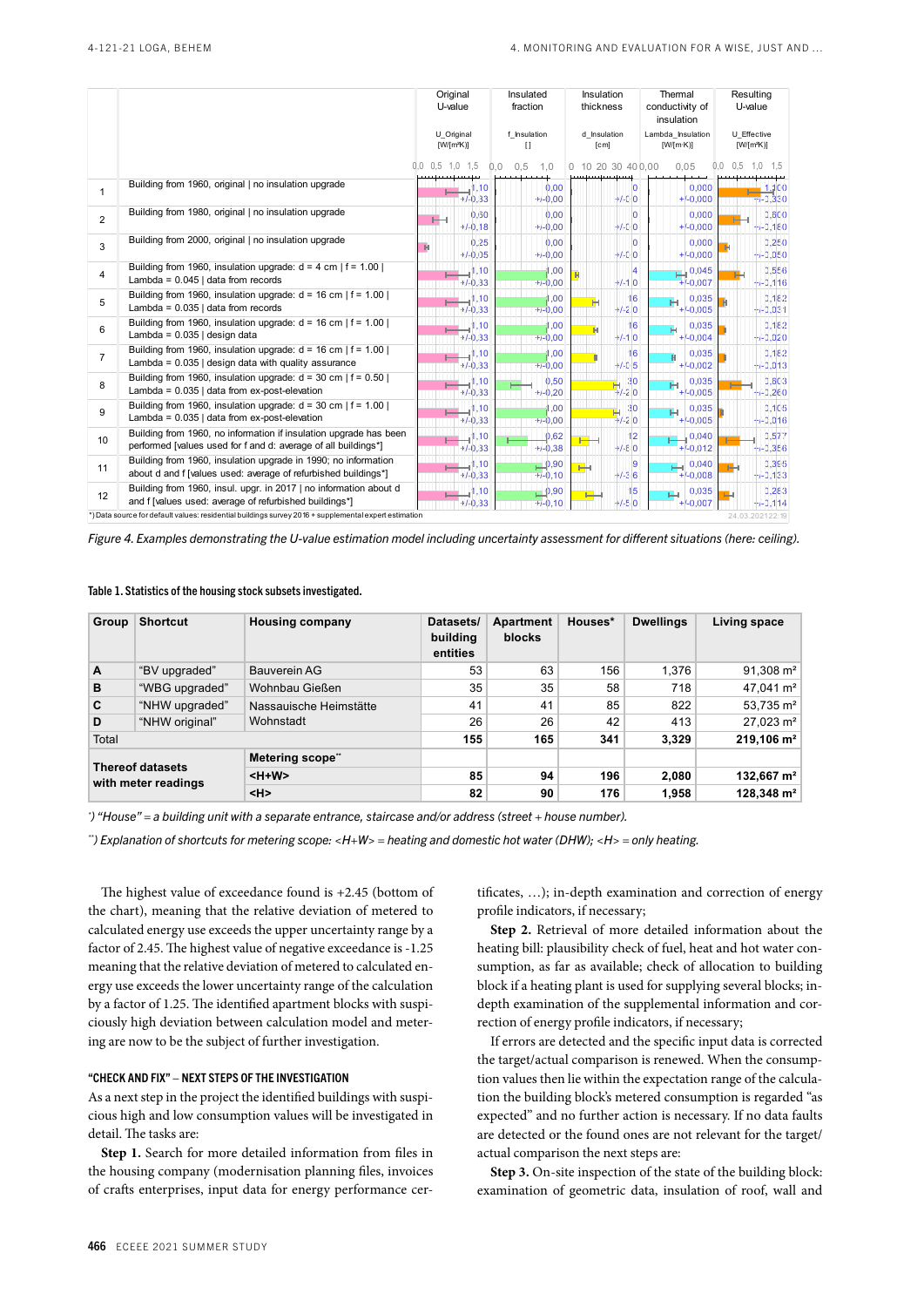floor, window type, insulation of heat pipes and storages, location of meters, ...; if differences are found compared to those the on record the energy profile indicators will be corrected appropriately;

Step 4. On-site examination of the operating conditions of the building: settings of the controllers of the heating system, actual temperatures of storages and heating/DHW pipes, state of pumps, ...; if anomalies are found improvements will be applied. Furthermore: Visual examination of window opening by users (several times in winter if possible) and check of the performance of the ventilation system (if available); if necessary, information about energy saving behaviour will be given to the tenants by the housing company.  $\sum_{i=1}^{n}$ 

# Comprehensive Analyses

#### COHERENCE OF PHYSICAL MODEL AND ACTUAL CONSUMPTION B.26

The two charts of Figure 6 show the metered energy consumption of the buildings plotted by the calculated energy use (reality-based physical model), on the left for meter readings with  $\frac{1}{2}$  scope <H+W> (heating + DHW), on the right with scope <H> (only heating). Each single datapoint represents a building entity with its calculated energy use on the horizontal axis and the metered consumption on the vertical axis.  $\cdot$ 

For the calculated energy use classes are created with intervals of 25 kWh/(m<sup>2</sup>a) up to 150 kWh/(m<sup>2</sup>a) and intervals of 50 kWh/( $m<sup>2</sup>a$ ) above. The number of datasets of the classes are represented by the columns at the bottom of the chart, assigned to the secondary vertical axis on the right side. For each interval with three or more datasets an average of the me- $\sum_{i=1}^{n}$ 

nd storages, loca- **Heizum under the Consumption** (full dots connected by straight lines) and ompared to those *-300 the standard deviation were determined (values connected by* orrected appro-<br>
dashed lines). For example in the energy demand class 101 to attack mes). For example in the energy demand easy for to<br>125 kWh/(m<sup>2</sup>a) the average consumption is 112 kWh/(m<sup>2</sup>a) with a standard deviation of 21 kWh/(m<sup>2</sup>a) (Figure 6a).

> We observe that the averages of the metered consumption per class of calculated energy use lie in the region of the bisecting line deviating about 10 % in case of scope <H+W> (heating + DHW) and 20 % in case of scope <H> (only heating). The reality-based physical model seems to be a good means for estimating the actual energy consumption. The slight random deviation between calculation and metering may disappear when more datasets have been entered in the database and thus more cases are included in each class. *-19%*  $\frac{1}{2}$  we have  $\frac{1}{2}$  and  $\frac{1}{2}$  $\sum_{n=0}^{\infty}$  of stope  $\leq 1$ . [-0,59] Akademiestraße 22, 24, 26

> One important observation is that there is no relevant sys-*-12%* tematic deviation of the reality-based physical model from the metered energy consumption. - This is in contrast to other findings concerning official EPC procedures (Sunikka-Blank/ Galvin 2012) (Hörner/Lichtmeß 2017) (Loga et al. 2019) (Loga et al. 2020a), where calibration factors of 0.6 to 0.8 were necessary to achieve coherence of calculation and meter readings for unrefurbished buildings. Apart from the realistic utilisation *-3%* conditions the most important reason for the match may be the different treatment of uncertainties: The default U-values for officially assessing existing buildings reflect conservative assumptions - at least in Germany. In addition, an EPC issuer facing an uncertain insulation state during data acquisition would set the input value on the safe side, not willing to risk that he might be accused of a too optimistic classification of the building (the EPC result must be displayed in rent and sale advertisements). *-12% -1%* on is that there is no 1  $\frac{1}{2}$  or extension and 3 Apart from the re- $\frac{1}{2}$   $\frac{1}{2}$   $\frac{1}{2}$   $\frac{1}{2}$   $\frac{1}{2}$   $\frac{1}{2}$   $\frac{1}{2}$   $\frac{1}{2}$   $\frac{1}{2}$   $\frac{1}{2}$   $\frac{1}{2}$   $\frac{1}{2}$   $\frac{1}{2}$   $\frac{1}{2}$   $\frac{1}{2}$   $\frac{1}{2}$   $\frac{1}{2}$   $\frac{1}{2}$   $\frac{1}{2}$   $\frac{1}{2}$   $\frac{1}{2}$   $\frac{1}{2}$   $\frac{1}{2}$  and  $\frac{1}{2}$  are  $\frac{1}{2}$  and  $\frac{1}{2}$



entification of "noticeable high" and "noticeable low" values of measured consumption for the analysed building asets; right side: cutouts of the top and bottom of the sorted chart with most noticeable values; energy scale. = metered consumption / dark bars (blue) = calculated energy use; relative scale: positive (red) and negative (green) bars = relative difference of metered to calculated values; light grey frames: relative uncertainty of the calculated energy use; numbers in square brackets  $\frac{1}{2}$ . [-1,25]: relative exceedance of uncertainty. *-14%* [-0,73] Marburger Straße 1  $\frac{1}{2}$  of  $\frac{1}{2}$  schedulers  $\frac{1}{2}$ B.19 side: all datasets; right side: cutouts of the top and bottom of the sorted chart with most noticeable values; energy scale: light bars (orange) *-14%*  $\sim$  8 Schillers and 78 and 78. ruc. *-14%* ic analyscu building Figure 5. Identification of "noticeable high" and "noticeable low" values of measured consumption for the analysed building blocks — Left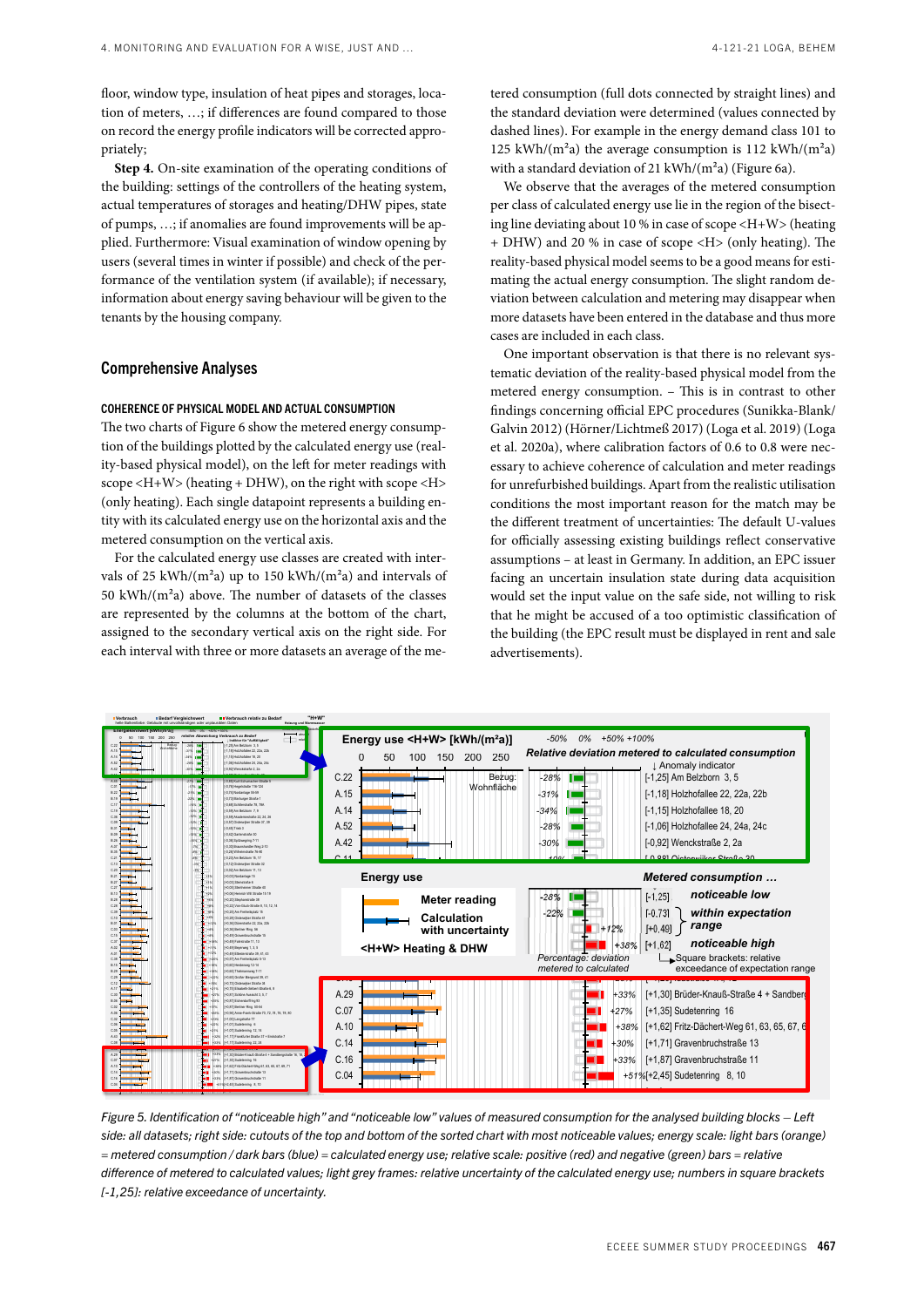

*Figure 6 (a) and (b). Metered consumption (fuels or heat) vs. calculated energy use (reality-based physical model)for scope <H+W> = heating and DHW combined (left chart) and <H> = only heating (right chart): x = single values, –•– = average metered consumption per interval; – – = average metered consumption ± standard deviation; columns at the bottom (secondary y-axis): number of buildings per interval.*

#### CONSUMPTION BENCHMARKS

In the discussion with key actors and decision makers of housing companies, of associations and at political level, some doubts are expressed as to the energy savings achieved by insulation measures. There seems to be a lack of reliable information how much energy is actually consumed in houses of different refurbishment levels. To address this information need, the relationship of the metered energy consumption with the buildings' features is presented in Figure 7. The four displayed charts use the same quantity on the horizontal axis: the "thermal conductance<sup>"6</sup> of the building in W/K per m<sup>2</sup> living space, which is the theoretical heat loss and includes the heat transmission and the ventilation losses.

The top chart "Metered consumption" displays the single values of metered energy consumption, the averages determined for specific classes of the thermal conductance indicator, and the standard deviation of the measured data within that class (similar to Figure 6). The diagrams below the top chart show how the (rather abstract) thermal conductance indicator correlates with specific building characteristics. The second chart displays the interrelation of each building's thermal conductance with its "equivalent insulation thickness", which is a descriptive representation of the average U-value of opaque elements.7 In case of the windows (third chart) the U-values are analysed in a similar way, showing the correlation of window type and thermal conductance indicator of the building. The chart at the bottom shows the installation of ventilation systems with heat recovery. The crosses reflect the single occurrences (1=Yes | 0=No) and the dots the frequencies of the systems for each thermal conductance class. It may be noted that solar systems, heat pumps or direct electrical heating were not installed in any of the buildings. When expanding the database these cases should be treated in separate benchmark charts.

The following observations can be made on the average metered energy consumption for heating and DHW (scope  $\langle H+W \rangle$ :

- **Unrefurbished buildings** (mean floor-related thermal conductance 2.3  $W/(m^2K)$ : The average metered consumption is  $177$  kWh/( $m<sup>2</sup>a$ ). The average equivalent insulation thickness of these buildings is 3 cm and the average window Uvalue is  $2.8 \text{ W/(m}^2\text{K})$ .
- Buildings with a **moderate refurbishment level** (mean floor-related thermal conductance of 1.1 W/(m²K): The average metered consumption is 103 kWh/(m²a). The average equivalent insulation thickness of these buildings is 18 cm and the average window U-value is  $1.4 \text{ W/(m}^2\text{K})$ . Ventilation systems with heat recovery are not available in this group.
- Buildings with an **ambitious refurbishment level** (mean floor-related thermal conductance of  $0.77 \text{ W/(m}^2\text{K)}$ : The average metered consumption is  $63 \text{ kWh/(m}^2a)$ . The average equivalent insulation thickness of these buildings is 31 cm and the average window U-value is 0.85  $W/(m^2K)$ . In all buildings of this group ventilation systems with heat recovery are installed.

<sup>6.</sup> The thermal conductance represents the heat loss in Watt resulting from a temperature difference of 1 Kelvin (°C). Apart from transmission also ventilation heat losses are included here to represent the effect of heat recovery. The thermal conductance devided by the living space is an adequate quantity for classifying the heating characteristic of buildings.

<sup>7.</sup> Simplified determination of the "equivalent insulation thickness" in cm used for visualisation: d\_Insulation\_Equivalent = 100 \* (1/U\_Opaque\_Average - 1/U\_0) \* Lambda\_Insulation with U\_Opaque\_Average: average U-value of the opaque elements of a building; U 0: U-value of unrefurbished constructions, standard value 1.5 W/(m²K); Lambda\_Insulation: thermal conductivity of the insulation, standard value 0.035 W/(m\*K); the mentioned simplified standard values are only used for creating this chart. The idea of this simplification is to showcase a very simple version of benchmark analysis, which needs metered consumption, insulation thickness and percentage covered, windows type and ventilation type as an input.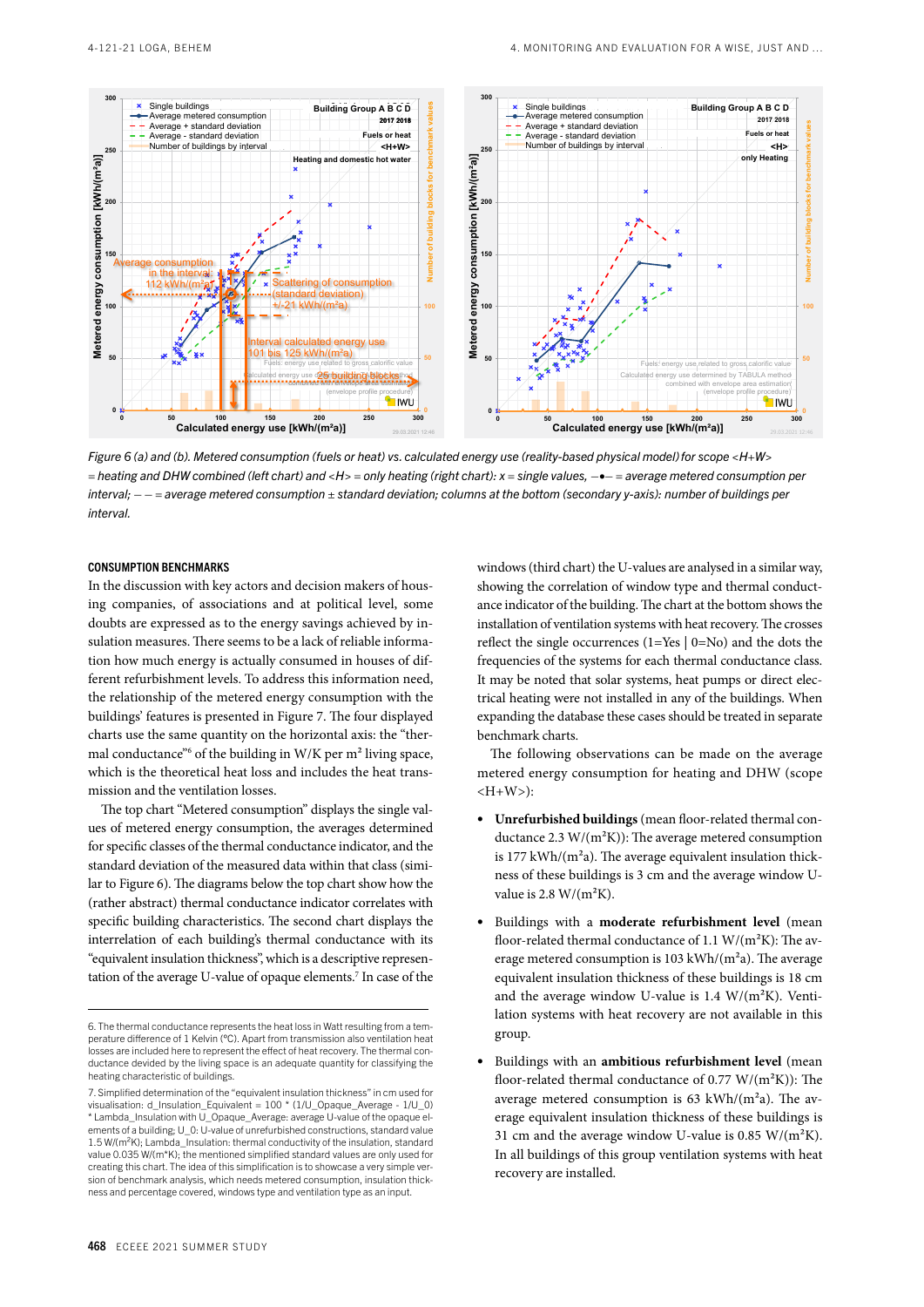

*Figure 7. Relationship between average metered consumption and average building features: "Consumption Benchmarks" (top chart): Average metered consumption for different levels of the buildings' thermal conductance; building characteristics assigned to thermal conductance (further charts): equivalent insulation thickness, window U-values, ventilation systems with heat recovery.*

Summarised, the combined benchmark chart of the buildings sample shows evidence that buildings with calculated conductance value corresponding to a "moderate" renovation level typically consume 42 % less energy than non-renovated buildings, and buildings with calculated conductance value corresponding to an "ambitious" renovation level typically consume 64 % less energy than non-renovated buildings – related to the energy consumption for heating and DHW.

The standard deviation of the consumption for the conductance classes of unrefurbished and moderately refurbished buildings is about 30 kWh/ $(m<sup>2</sup>a)$ , for the ambitious renovation level it is much smaller. When more buildings are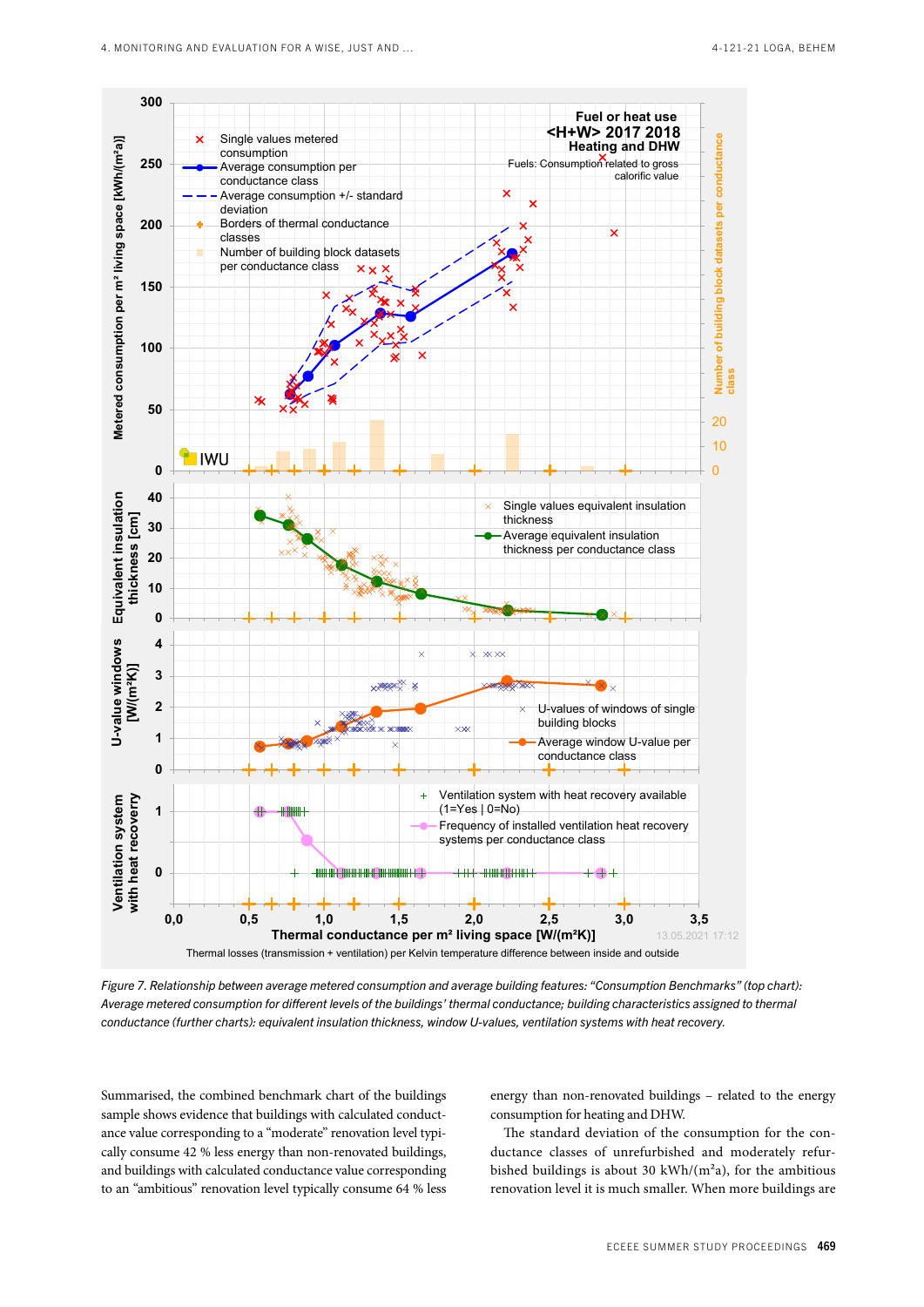4. MONITORING AND EVALUATION FOR A WISE, JUST AND …

included the scattering of the consumption and a comparison with the uncertainties of the calculation model will be investigated more closely.

#### Summary/perspectives

In response to the climate crisis and the need to dramatically reduce the fossil energy consumption German housing companies are putting large effort into the renovation of their stock. To meet the climate protection targets more ambitious renovation with levels of passive houses and nearly Zero-Energy Buildings (nZEB) is required (Loga et al. 2018), however moderate refurbishments are still common (Cischinsky/Diefenbach 2018). Some key actors and decision makers are sceptical of the achievable energy savings of installing large insulation thicknesses. Hence, there is a need for reliable information about the effect of insulation on the energy consumption of buildings.

One of the objectives of this research project is to enable a reliable prognosis of the energy consumption for different refurbishment levels. For a sample of 155 building entities with 3,329 apartments the metered energy consumption was collected in combination with energy profile indicators, which provide standardised information on building size and layout, the level of insulation, and the type of windows and heat supply system. Based on these indicators a physical model calculates the expected energy use and its uncertainty. The result is that the average metered energy consumption and the average effect of the measures is in line with the predictions of the physical model for the whole range of energy performance levels. This is in contrast to the findings in the context of standard procedures for producing official energy performance certificates and their comparison with meter readings. An explanation for the more reliable prognosis of the presented method is the consideration of uncertainties: For all input values a typical range is determined within which the actual value most probably lies. As an input value of the physical model the mean value of this range is used. The overall uncertainty of the calculated energy use is determined from all input uncertainties. In consequence, the method results in an expected range of energy consumption.

The first stage of testing has been completed – the expected and actual consumption were compared for the sample buildings owned by three housing companies. For most of the buildings the energy consumption lies within the expectation range. Several single buildings were identified with noticeable deviations in both directions which will subsequently be checked. Measures for improving the operating conditions will be applied, if necessary. Once this is done it will become clearer if applying the target/actual comparison helps housing companies safeguard savings from refurbishments. Building on these experiences the intention is to expand the monitoring database to more buildings and implement an annual process of target/ actual comparison.

In addition, some aspects of the method could be improved and refined. Areas of interest are: the default values and uncertainties of heat losses by thermal bridging, of air exchange due to the opening of windows, and of heat supply system efficiencies.

In summary, the reported experiences are encouraging. An expansion of the collection of monitoring indicators on national level to all fields related to the energy performance of buildings (issuing of energy performance certificates, representative surveys, grant applications, …) could make a significant contribution to more transparency regarding the actual energy performance and the effect of climate protection measures in the German housing stock.

## References

- Cischinsky/Diefenbach 2018 Cischinsky, Holger; Diefenbach, Nikolaus: Datenerhebung Wohngebäudebestand 2016; IWU – Institut Wohnen und Umwelt, Darmstadt 2018. https://www.iwu.de/fileadmin/user\_upload/dateien/energie/Endbericht\_Datenerhebung\_ Wohngeb%C3%A4udebestand\_2016.pdf
- Diefenbach et al. 2010 Diefenbach, Nikolaus (IWU); Cischinsky, Holger (IWU); Rodenfels, Markus (IWU); Clausnitzer, Klaus-Dieter (Bremer Energie Institut): Datenbasis Gebäudebestand. Datenerhebung zur energetischen Qualität und zu den Modernisierungstrends im deutschen Wohngebäudebestand; IWU – Institut Wohnen und Umwelt, Darmstadt 2010. http://datenbasis.iwu.de/
- Hörner/Lichtmeß 2017 Hörner, Michael; Lichtmeß, Markus; Energy performance of buildings: A quantitative approach to marry calculated demand and measured consumption; eceee 2017 Summer Study Proceedings.
- Loga/Diefenbach 2013 Loga, Tobias; Diefenbach, Nikolaus: TABULA Calculation Method – Energy Use for Heating and Domestic Hot Water. Reference Calculation and Adaptation to the Typical Level of Measured Consumption; TABULA documentation; IWU – Institut Wohnen und Umwelt, Darmstadt/Germany 2013. http://episcope. eu/fileadmin/tabula/public/docs/report/TABULA\_CommonCalculationMethod.pdf
- Loga et al. 2005 Loga, Tobias; Diefenbach, Nikolaus; Knissel, Jens; Born, Rolf: Entwicklung eines vereinfachten, statistisch abgesicherten Verfahrens zur Erhebung von Gebäudedaten für die Erstellung des Energieprofils von Gebäuden ("Kurzverfahren Energieprofil"); IWU - Institut Wohnen und Umwelt, Darmstadt/Germany 2005. http://www.iwu.de/forschung/energie/laufend/kurzverfahren-energieprofil/
- Loga et al. 2015 Loga, Tobias; Müller, Kornelia; Reifschläger, Kerstin; Stein, Britta: Evaluation of the TABULA Database – Comparison of Typical Buildings and Heat Supply Systems from 20 European Countries; IWU – Institut Wohnen und Umwelt, Darmstadt/Germany 2015. http:// episcope.eu/fileadmin/tabula/public/docs/report/TABU-LA\_WorkReport\_EvaluationDatabase.pdf
- Loga et al. 2018 Loga, Tobias; Müller, André; Hörner, Michael: Wärmewende jetzt – Der Weg zu einer drastischen Senkung der CO<sub>2</sub>-Emissionen im Gebäudesektor; IWU-Schlaglicht 02|2018. https://www.iwu.de/fileadmin/user\_upload/dateien/allgemein/IWU\_Schlaglicht\_02\_2018\_Web.pdf
- Loga et al. 2019 Loga, Tobias; Stein, Britta; Hacke, Ulrike; Müller, André; Großklos, Marc; Born, Rolf; Renz, Ina; Cischinsky, Holger; Hörner, Michael; Weber, Ines: Berücksichtigung des Nutzerverhaltens bei energetischen Verbesserungen; Hrsg.: Bundesinstitut für Bau-, Stadtund Raumforschung (BBSR) im Bundesamt für Bauwesen